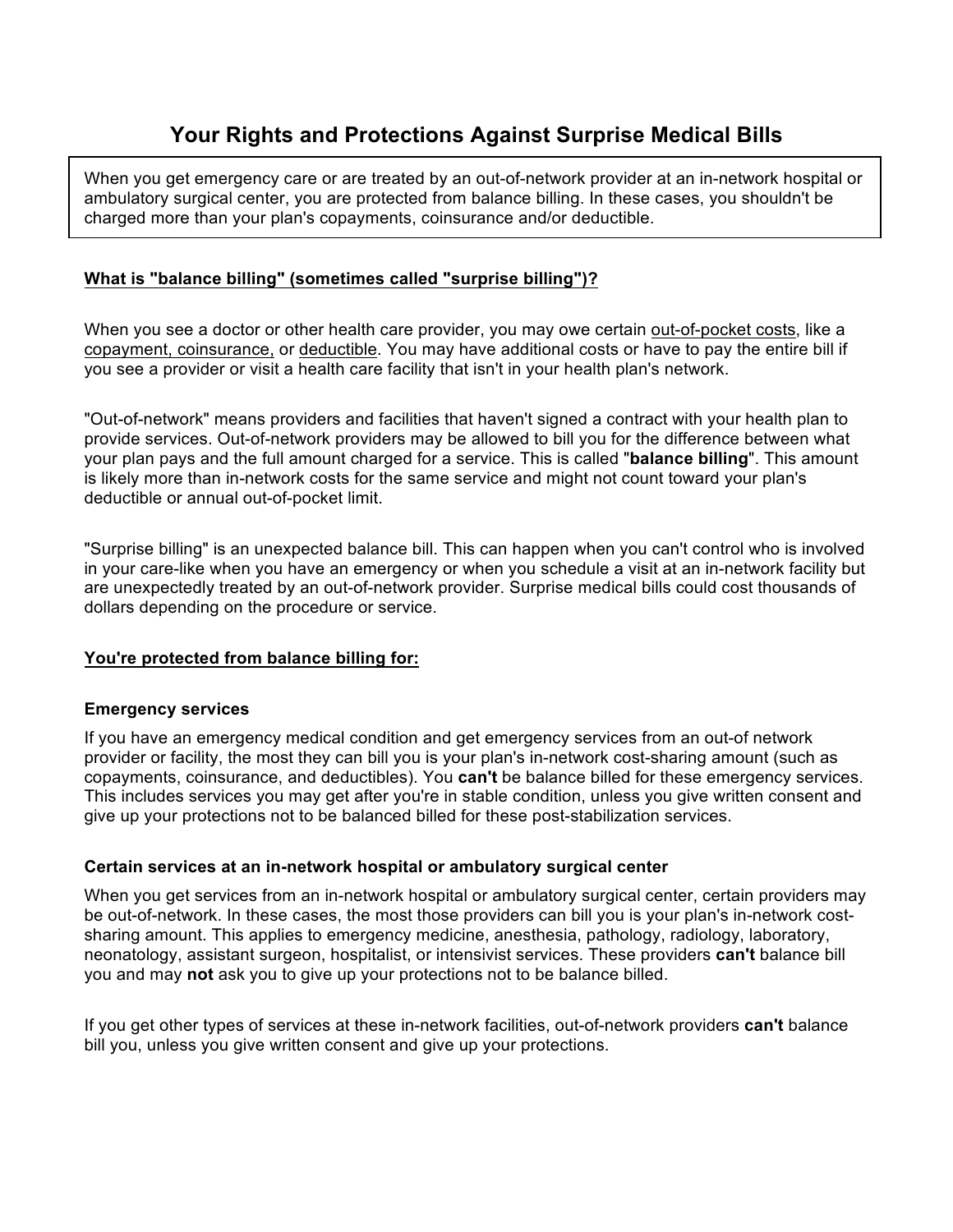#### **You're never required to give up your protections from balance billing. You also aren't required to get out-of-network care. You can choose a provider or facility in your plan's network.**

You are also protected from out of network balance billing under the laws of the **State of New Jersey**. A summary of these protections is attached as an addendum to this disclosure notice.

#### **When balance billing isn't allowed, you also have these protections:**

- You're only responsible for paying your share of the cost (like the copayments, coinsurance, and deductible that you would pay if the provider or facility was in-network). Your health plan will pay any additional costs to out-of-network providers and facilities directly.
- Generally, your health plan must:
	- $\circ$  Cover emergency services without requiring you to get approval for services in advance (also known as "prior authorization").
	- o Cover emergency services by out-of-network providers.
	- $\circ$  Base what you owe the provider or facility (cost-sharing) on what it would pay an innetwork provider or facility and show that amount in your explanation of benefits.
	- o Count any amount you pay for emergency services or out-of-network services toward your in-network deductible and out-of-pocket limit.

**If you think you've been wrongly billed**, contact the No Surprises Help Desk at *800-985-3059.*

Visit www.cms.gov/nosurprises/consumers for more information about your rights under federal law.